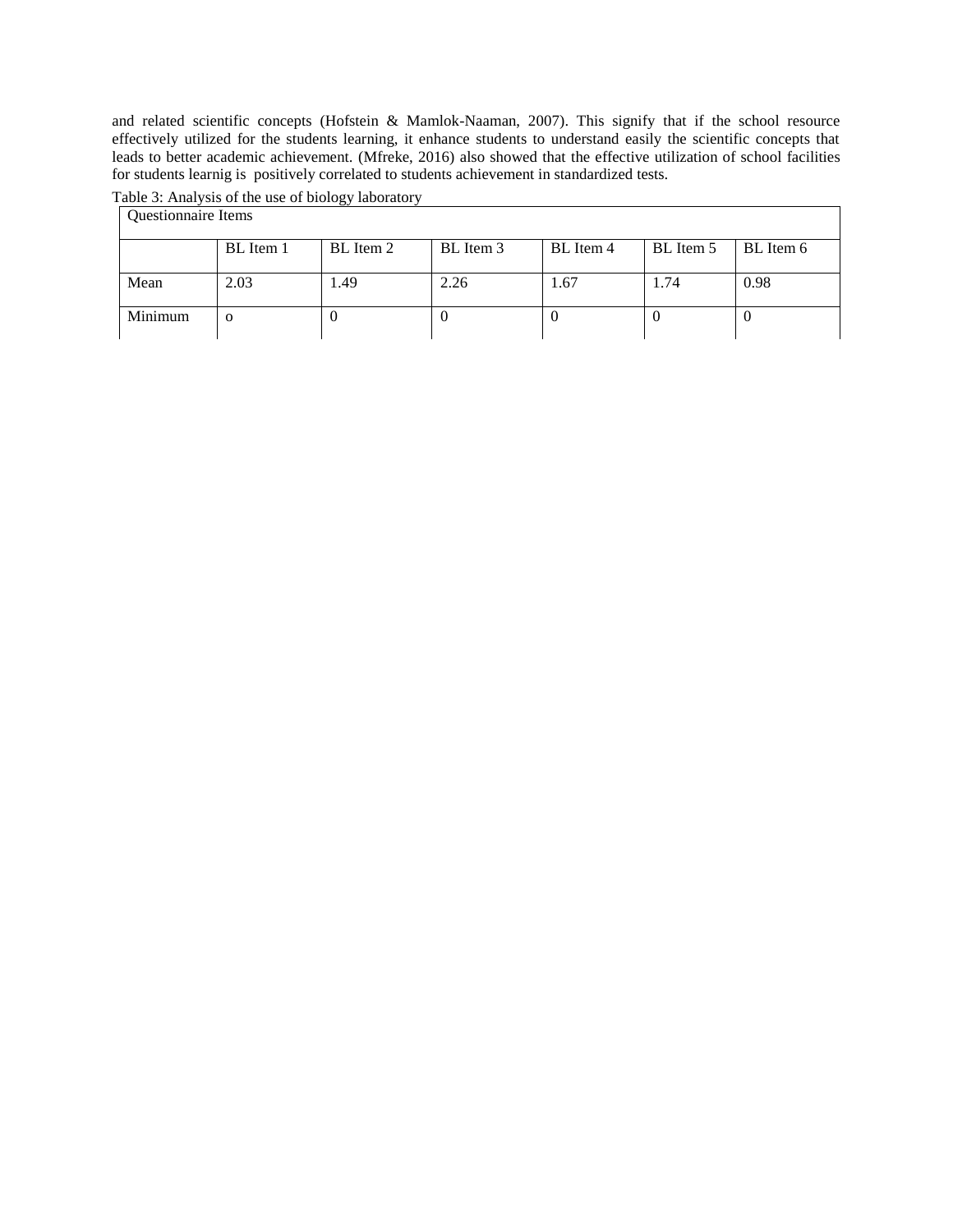| Correlation                                                              |             |                         |
|--------------------------------------------------------------------------|-------------|-------------------------|
| $N = 408$                                                                |             |                         |
| Items                                                                    |             |                         |
| Laboratory rooms are used in the school to teach practical activities in | Correlation | $0.21\overline{6}^{**}$ |
| chemistry (CL Item 1)                                                    | Sig.        | 0.000                   |
| Chemistry equipments, apparatus or material and chemicals are used in    | Correlation | $0.22\overline{1}^{**}$ |
| the school (CL Item 2)                                                   | Sig.        | 0.000                   |
| Chemistry teachers have an instructional plan to teach practical         | Correlation | $0.509***$              |
| activities in chemistry (CL Item 3)                                      | Sig.        | 0.000                   |
| Chemistry teachers demonstrate and explain use of equipment to           | Correlation | 0.762                   |
| students (CL Item 4)                                                     | Sig.        | 0.000                   |
| Students actively participate in chemistry laboratory (CL Item 5)        | Correlation | $0.879**$               |
|                                                                          | Sig.        | 0.000                   |
| Chemistry equipments, apparatus or material and chemicals are misused    | Correlation | $-0.151$ **             |
| in the school(CL Item 6)                                                 | Sig.        | 0.002                   |

Table 11. The correlation of the use of chemistry laboratory with academic achievement of students in chemistry.

\*\*. Correlation is significant at the 0.01 level (2-tailed). C L= Chemistry Laboratory

Similarly, the items of the use of Physics laboratory were indexed and the mean scores for the use of physics laboratory for each item shown in table 5. Teachers' having instructional plan to teach practical activities in physics, the use of physics laboratory equipments and apparatus to teach practical activities by teacher, the degree to which students work with materials, apparatus and the degree to which teachers assist students to work with physics laboratory equipments were positive and significantly associated with academic achievements of students in physics. Nevertheless, the misuse of physics equipments in the school/s  $(r = -0.118)$  was negatively correlated to academic achievements of students in physics(table 12). A study conducted in Nigeria showed that the poor state of performance as well as the mass failure of physics in senior secondary schools is linked to the level of availability and utilization of physics laboratory equipment in Nigerian senior secondary schools (Olufunke, 2012). It further revealed that available and utilized physics laboratory equipment depends largely on the ownership of the schools. The study concluded that science laboratory is a critical variable in determining the quality of output from secondary schools.

Table 5: Analysis of the use of physics laboratory

| Questionnaire Items |           |           |           |           |           |           |
|---------------------|-----------|-----------|-----------|-----------|-----------|-----------|
|                     | PL Item 1 | PL Item 2 | PL Item 3 | PL Item 4 | PL Item 5 | PL Item 6 |
| Mean                | 1.87      | 1.79      | 1.50      | 1.67      | 1.94      | 0.59      |
| Minimum             | $\theta$  | U         |           | U         |           |           |
| Maximum             |           | 4         |           | 4         |           |           |

PL –Physics laboratory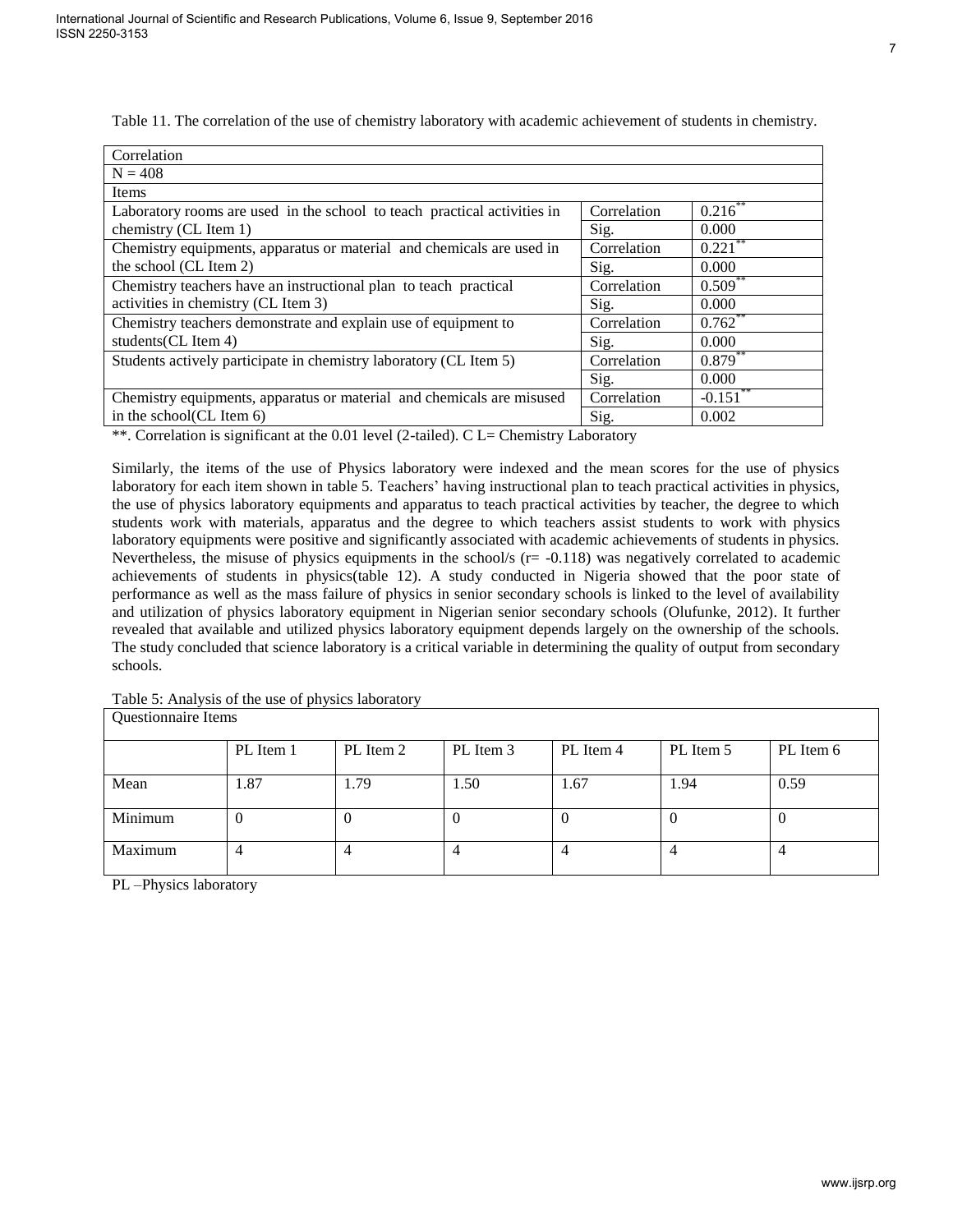| Correlation                                                            |             |                       |
|------------------------------------------------------------------------|-------------|-----------------------|
| No. of Schools: Science Students— $N = 408$                            |             |                       |
| Items                                                                  |             |                       |
| Laboratory rooms are used in the school to teach practical             | Correlation | 0.092                 |
| activities in Physics (PL Item 1)                                      | Sig.        | 0.064                 |
| Physics equipment's, apparatus or material are used in the school      | Correlation | $0.509$ <sup>**</sup> |
| $(PL \, Item \, 2)$                                                    | Sig.        | 0.000                 |
| Physics teachers have an instructional plan to teach practical         | Correlation | $0.412$ <sup>**</sup> |
| activities in physics (PL Item 3)                                      | Sig.        | 0.000                 |
| Physics teachers assist students with practical work in the laboratory | Correlation | 0.031                 |
| $(PL$ Item 4)                                                          | Sig.        | 0.539                 |
| Students actively participate in the Physics laboratory (PL Item 5)    | Correlation | $0.104^*$             |
|                                                                        | Sig.        | 0.036                 |
| Physics equipments, apparatus and material are misused in the          | Correlation | $-0.118$              |
| school (PL Item 6)                                                     | Sig.        | 0.711                 |

Table 12. The correlation of the use of physics laboratory with academic achievement of students in physics.

\*\*. Correlation is significant at the 0.01 level (2-tailed). P L= Physics Laboratory

*The differential impact of the use of science laboratory on academic achievement of students.* 

The regression analysis about (BL Item 3), (BL Item 2) and (BL Item 5) were significant (P<0.05). The variable (BL Item 2) and (BL Item 5) have negative t-value while (BL Item 3) has positive. In the contrary, the regression analysis about (BL Item 1), (BL Item 6) and (BL Item 4 was insignificant  $(P>0.05)$  (table 14). This indicates that the proper utilization of laboratory inputs, teacher's guidance and planning to teach practical, the active participation of students during practical activities are the predictors of academic achievement of students in biology.

Table 14. Stepwise regression analysis of the use of biology laboratory on academic achievement of students in Biology

| <b>Coefficients<sup>a</sup></b>                                                                                      |          |      |  |
|----------------------------------------------------------------------------------------------------------------------|----------|------|--|
| $\overline{\phantom{0}}$<br>$N = 408$                                                                                |          | Sig. |  |
|                                                                                                                      |          |      |  |
| Biology teachers have an instructional plan to teach practical activities in (BL Item 3)                             | $-3.997$ | .000 |  |
| Biology equipment's, apparatus or material are used in the school (BL Item 2)                                        | 3.979    | .000 |  |
| Students actively participate in the biology laboratory (BL Item 5)                                                  | 1.966    | .030 |  |
| a. Dependent Variable: academic achievement of students in biology                                                   |          |      |  |
| <b>Excluded Variables<sup>a</sup></b>                                                                                |          |      |  |
|                                                                                                                      | t.       | Sig. |  |
| Laboratory rooms are used in the school to teach practical activities in biology (B L Item 1)                        | $-1.948$ | .052 |  |
| Biology equipments, apparatus or material and chemicals are misused in the school (BL Item 6)                        | $-.714$  | .476 |  |
| Biology teachers assist students with practical work in the laboratory (BL Item 4)                                   | $-1.694$ | .091 |  |
| a. Dependent Variable: academic achievement of students in biology                                                   |          |      |  |
| b. Predictors in the Model: (Constant), Biology teachers have an instructional plan to teach practical activities in |          |      |  |
| biology, Biology equipment's and apparatus are used in the school, Students actively participate in the biology      |          |      |  |
| laboratory (BL Item 5).                                                                                              |          |      |  |

N= number of students, BL= biology laboratory

Similarly, the regression analysis about (CL Item 2) (CL Item 3) and (CL Item 4) has a significant and positive relationship. The value of t is negative for (CL Item 2) and (CL Item 3) while positive for (CL Item 4). However, the regression analysis about (CL Item 1), (CH L Item 5) and (CH L Item 6) are insignificant ( $p>0.05$ ) and t-value is negative for (CL Item 1) and (CL Item 6) and positive for (CL Item 5) (table 15). This shows that the proper utilization of chemistry laboratory inputs, teacher's guidance and planning to teach practical, the active participation of students during practical activities are the predictors of academic achievement of students in chemistry.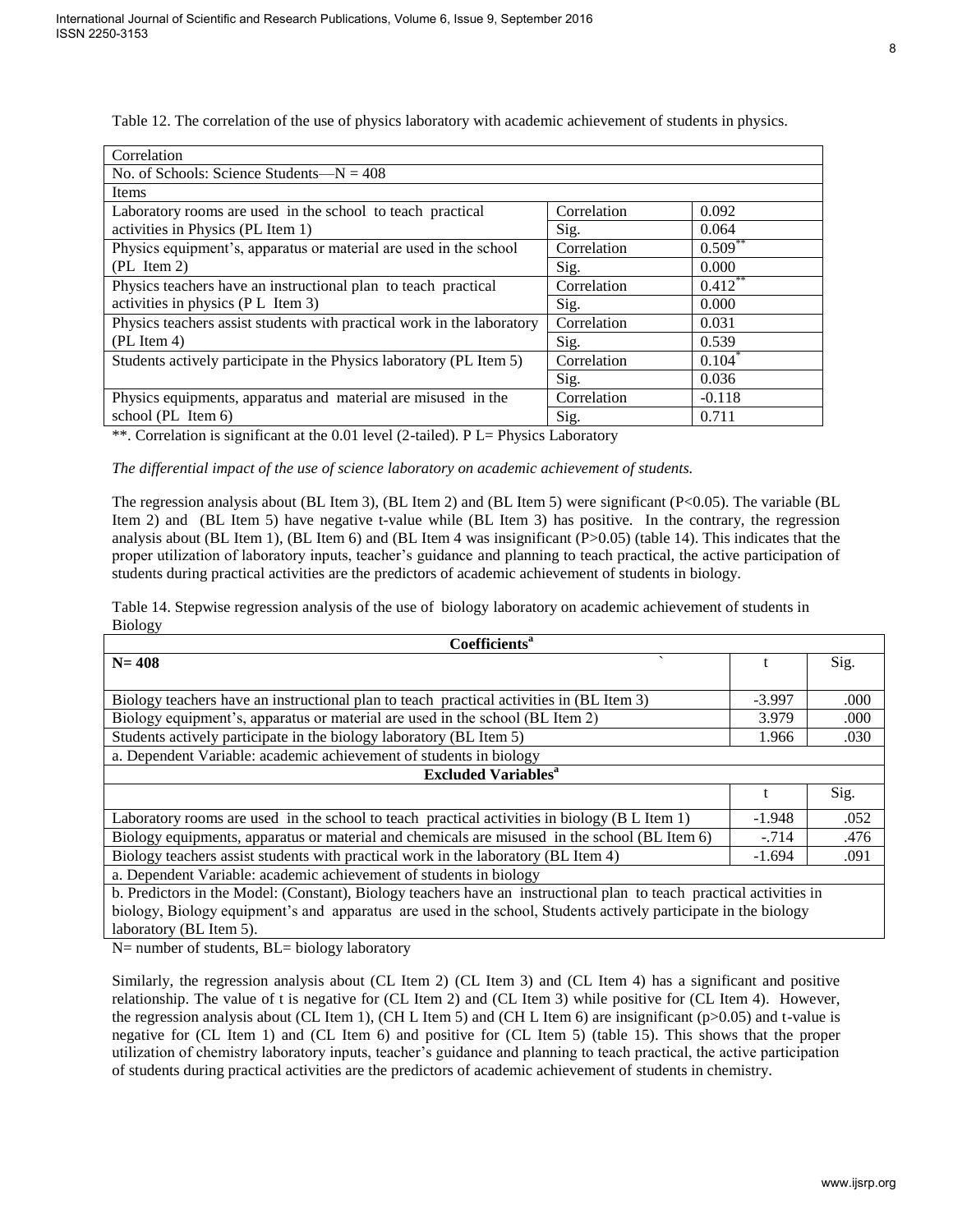Table 15. Stepwise regression analysis of the use of chemistry laboratory on academic achievement of students in chemistry

| Coefficients <sup>a</sup>                                                                                              |          |       |  |
|------------------------------------------------------------------------------------------------------------------------|----------|-------|--|
|                                                                                                                        | t        | Sig.  |  |
|                                                                                                                        |          |       |  |
| Chemistry teachers have an instructional plan to teach practical activities in chemistry (CL                           | $-1.975$ | 0.049 |  |
| Item $3)$                                                                                                              |          |       |  |
| Chemistry equipment, apparatus and material are effectively used in the school (C L Item 2)                            | $-2.252$ | 0.025 |  |
| Chemistry teachers assist students with practical work in the laboratory (CL Item 4)                                   | 4.627    | 0.000 |  |
| Students actively participate in chemistry laboratory (CL Item 5)                                                      | 0.517    | 0.015 |  |
| <b>Excluded Variables<sup>a</sup></b>                                                                                  |          |       |  |
|                                                                                                                        |          | Sig.  |  |
|                                                                                                                        |          |       |  |
| Laboratory rooms are used in the school to teach practical activities in chemistry (C L Item 1)                        | $-0.796$ | 0.427 |  |
| Chemistry equipment, apparatus or material and chemicals are misused in the school (CL Item                            | $-0.140$ | 0.889 |  |
| 6)                                                                                                                     |          |       |  |
| a. Dependent Variable: academic achievement of students in chemistry                                                   |          |       |  |
| b. Predictors in the Model: (Constant), chemistry teachers have an instructional plan to teach practical activities in |          |       |  |
| chemistry, chemistry equipment, apparatus/material are used in the school, chemistry teachers assist students with     |          |       |  |

practical work in the laboratory, Students actively participate in chemistry laboratory

N= number of students, C L= Chemistry Laboratory

The regression analysis about the extent of students work with materials, apparatus and instruments in the school laboratory (PL Item 5) and teachers having an instructional plan to teach practical activities in physics (PL Item 3) are positively correlated (p=<0.05). Both (PL Item 3) and (PL Item 5) have negative t- value. All the other items are insignificant and negative t-value (table 15). This shows that, teacher's guidance and planning to teach practical and the active participation of students during practical activities are the predictors of academic achievement of students in physics according to this study.

Table 15. Stepwise regression analysis of the use of physics laboratory on academic achievement of students in physics

| Coefficients <sup>a</sup>                                                                                            |          |       |  |
|----------------------------------------------------------------------------------------------------------------------|----------|-------|--|
| Model                                                                                                                |          | Sig.  |  |
|                                                                                                                      |          |       |  |
| Students actively participate in the physics laboratory (PL Item 5)                                                  | $-2.991$ | 0.003 |  |
| Physics teachers have an instructional plan to teach practical activities<br>$(PL$ Item 3)                           | $-2.128$ | 0.034 |  |
| a. Dependent Variable: Academic Achievement of students in Physics                                                   |          |       |  |
| <b>Excluded Variables</b> <sup>a</sup>                                                                               |          |       |  |
|                                                                                                                      |          | Sig.  |  |
|                                                                                                                      |          |       |  |
| Laboratory rooms are used in the school to teach practical activities (PL Item 1)                                    | $-1.186$ | 0.236 |  |
| Physics equipment, apparatus and materials are used in the school (P L Item 2)                                       | $-0.343$ | 0.732 |  |
| Physics teachers assist students with practical work in the laboratory (PL Item 4)                                   | $-0.552$ | 0.581 |  |
| Physics equipment, apparatus or Material are misused in the school (P L Item 6)                                      | $-0.140$ | 0.889 |  |
| a. Dependent Variable: Academic Achievement of students in Physics                                                   |          |       |  |
| b. Predictors in the Model: (Constant), physics teachers have an instructional plan to teach practical activities in |          |       |  |
| physics, Students Work with materials, apparatus and instruments in the school laboratory.                           |          |       |  |
| $N=$ number of students, P L= Physics Laboratory                                                                     |          |       |  |

In conclusion, the availability and effective utilization of science laboratory resources has a positive influence on the academic achievement of students in biology, chemistry and physics. Poor state performance of students in biology, chemistry and physics in secondary schools of Ilu Abba Bora Zone is significantly associated with the level of availability and utilization of science laboratory resources in the schools besides other factors. To this extent,